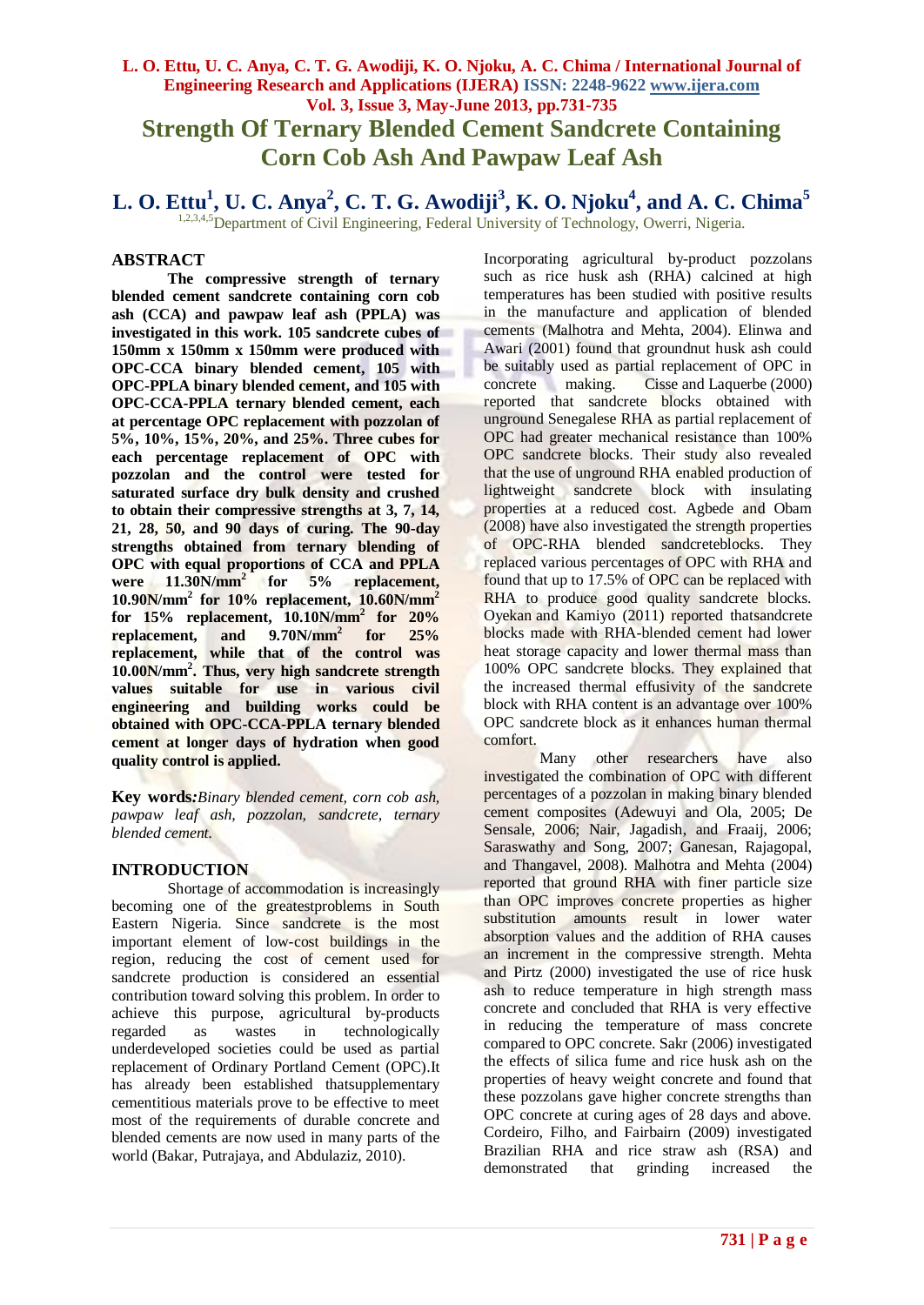pozzolanicity of RHA and that high strength of RHA, RSA concrete makes production of blocks with good bearing strength in a rural setting possible. Their study showed that combination of RHA or RSA with lime produces a weak cementitious material which could however be used to stabilize laterite and improve the bearing strength of the material. Habeeb and Fayyadh (2009) also investigated the influence of RHA average particle size on the properties of concrete and found that at early ages the strength was comparable, while at the age of 28 days finer RHA exhibited higher strength than the sample with coarser RHA. Rukzon, Chindaprasirt, and Mahachai (2009) studied the effect of grinding on the chemical and physical properties of rice husk ash and the effects of RHA fineness on properties of mortar and found that pozzolans with finer particles had greater pozzolanic reaction. Wada et al. (2000) demonstrated that RHA mortar and concrete exhibited higher compressive strength than the control mortar and concrete. Cordeiro, Filho, and Fairbairn (2009) further investigated the influence of different grinding times on the particle size distribution and pozzolanic activity of RHA obtained by uncontrolled combustion in order to improve the performance of the RHA. The study revealed the possibility of using ultrafine residual RHA containing high-carbon content in high-performance concrete. Many other researchers have also found sawdust ash a suitable agricultural by-product for use in formulating binary blended cements with OPC (Elinwa, Ejeh, and Mamuda, 2008; Elinwa and Abdulkadir, 2011).

A few researchers have also investigated the possibility of ternary blended systems whereby OPC is blended with two different pozzolans. The ternary blended system has the additional environmental and economic advantages that it enables a further reduction of the quantity of OPC in blended cements and also makes it possible for two pozzolans to be combined with OPC even if neither of them is available in very large quantity. Tyagher, Utsev, and Adagba (2011) found that sawdust ashlime mixture as partial replacement for OPC is suitable for the production of sandcrete hollow blocks. They reported that 10% replacement of OPC with SDA-lime gave the maximum strength at water-cement ratio of 0.55 for 1:8 mix ratio. Elinwa, Ejeh, and Akpabio (2005) had earlier investigated the use of sawdust ash in combination with metakaolin as a ternary blend with 3% added to act as an admixture in concrete. Frı´as et al. (2005)studied the influence of calcining temperature as well as clay content in the pozzolanic activity of sugar cane straw-clay ashes-lime systems. All calcined samples showed very high pozzolanic activity and the fixation rate of lime (pozzolanic reaction) varied with calcining temperature and clay content. Rukzon and Chindaprasirt (2006)investigated the strength development of

mortars made with ternary blends of OPC, ground RHA, and classified fly ash (FA). The results showed that the strength at the age of 28 and 90 days of the binary blended cement mortar containing 10 and 20% RHA were slightly higher than those of the control, but less than those of FA. Ternary blended cement mixes with 70% OPC and 30% of combined FA and RHA produced strengths similar to that of the control. The researchers concluded that 30% of OPC could be replaced with the combined FA and RHA pozzolans without significantly lowering the strength of the mixes. Fadzil et al. (2008) studied the properties of ternary blended cementitious (TBC) systems containing OPC, ground Malaysian RHA, and fly ash (FA). They found that compressive strength of concrete containing TBC gave low strength at early ages, even lower than that of OPC, but higher than binary blended cementitious (BBC) concrete containing FA. Their results suggested the possibility of using TBC systems in the concrete construction industry and that TBC systems could be particularly useful in reducing the volume of OPC used.

Much of the previous works by researchers on ternary blended cements were based on the ternary blending of OPC with an industrial byproduct pozzolan such as FA or silica fume (SF) and an agricultural by-product pozzolan, especially RHA. Tons of agricultural and plant wastes such as corn cob and pawpaw leaf are generated in many communities in South Eastern Nigeria due to intensified food production and local economic ventures. Little has been reported on the possibility of binary combination of these Nigerian agricultural by-products with OPC in developing blended cements and no literature exists on the possibility of ternary blending of two of them with OPC. This work is part of a pioneer investigation of the suitability of using two Nigerian agricultural byproducts in ternary blend with OPC for sandcrete making. The compressive strength of ternary blended cement sandcrete containing corn cob ash and pawpaw leaf ash was specifically investigated. It is hoped that the successful utilization of corn cob ash and pawpaw leaf ash in ternary combination with OPC for making sandcrete would further add value to these agricultural by-product wastes as well as reduce the cost of building works and other civil engineering projects that make much use of sandcrete blocks.

# **METHODOLOGY**

Corn cob was obtained from Aba district in Abia State and pawpaw leaf from Eziobodo in Imo State, both in South East Nigeria. These materials were air-dried, pulverized into smaller particles, and calcined into ashes in a locally fabricated furnace at temperatures generally below  $650^{\circ}$ C. The corn cob ash (CCA) and pawpaw leaf ash (PPLA) were sieved and large particles retained on the 600um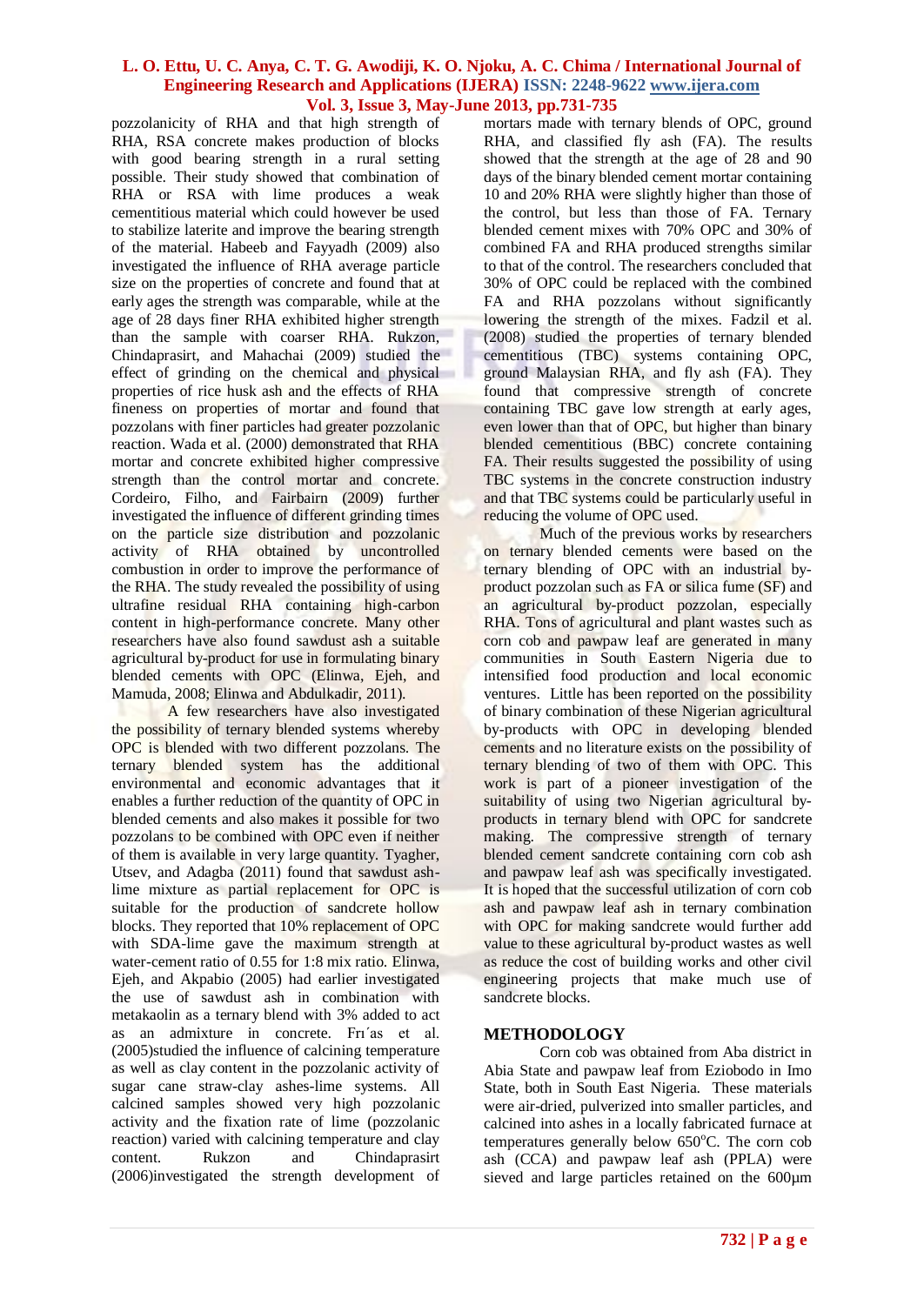sieve were discarded while those passing the sieve were used for this work. No grinding or any special treatment to improve the quality of the ashes and enhance their pozzolanicity was applied because the researchers wanted to utilize simple processes that could be easily replicated by local community dwellers.

The CCA had a bulk density of 810 Kg/m<sup>3</sup>, specific gravity of 1.95, and fineness modulus of 1.98. The PPLA had a bulk density of 790  $\text{Kg/m}^3$ , specific gravity of 1.83, and fineness modulus of 1.36. Other materials used for the work are Ibeto brand of Ordinary Portland Cement (OPC) with a bulk density of  $1650 \text{ Kg/m}^3$  and specific gravity of 3.13; river sand free from debris and organic materials with a bulk density of  $1590 \text{ Kg/m}^3$ , specific gravity of 2.68, and fineness modulus of 2.82; and water free from organic impurities.

A simple form of pozzolanicity test was carried out for each of the ashes. It consists of mixing a given mass of the ash with a given volume of Calcium hydroxide solution  $[Ca(OH)_2]$  of known concentration and titrating samples of the mixture against H2SO<sup>4</sup> solution of known concentration at time intervals of 30, 60, 90, and 120 minutes using Methyl Orange as indicator at normal temperature. For each of the ashes the titre value was observed to reduce with time, confirming the ash as a pozzolan that fixed more and more of the calcium hydroxide, thereby reducing the alkalinity of the mixture.

A standard mix ratio of 1:6 (blended cement: sand) was used for the sandcrete. Batching was by weight and a constant water/cement ratio of 0.6 was used. Mixing was done manually on a smooth concrete pavement. For binary blending with OPC, each of the ashes was first thoroughly blended with OPC at the required proportion and the homogenous blend was then mixed with the sand, also at the required proportions. For ternary blending, the two ashes were first blended in equal proportions and subsequently blended with OPC at the required proportions before mixing with the sand, also at the required proportions. Water was then added gradually and the entire sandcrete heap was mixed thoroughly to ensure homogeneity. One hundred and five (105) sandcrete cubes of 150mm x 150mm x 150mm were produced with OPC-CCA binary blended cement, one hundred and five (105) with OPC-PPLA binary blended cement, and one hundred and five (105) with OPC-CCA-PPLA ternary blended cement, each at percentage OPC replacement with pozzolan of 5%, 10%, 15%, 20%, and 25%. Twenty one control cubes with 100% OPC or 0% replacement with pozzolan were also produced. This gives a total of 336 sandcrete cubes. All the cubes were cured by water sprinkling twice daily in a shed. Three cubes for each percentage replacement of OPC with pozzolan and the control were tested for saturated surface dry bulk density

and crushed to obtain their compressive strengths at 3, 7, 14, 21, 28, 50, and 90 days of curing.

#### **RESULTS AND DISCUSSION**

The particle size analysis showed that both the CCA and the PPLA were much coarser than OPC, the reason being that the ashes were not ground to finer particles. The pozzolanicity test confirmed both ashes as pozzolans since they fixed some quantities of lime over time. The compressive strengths of the OPC-CCA and OPC-PPLA binary blended cement sandcrete as well as the OPC-CCA-PPLA ternary blended cement sandcrete are shown in tables 1 and 2 for 3-21 and 28-90 days of curing respectively.

As shown in tables 1 and 2, the variation of strength for sandcrete produced from OPC-CCA-PPLA ternary blended cements is similar to those of sandcrete produced from OPC-CCA and OPC-PPLA binary blended cements for all percentage replacements and curing ages. Also, sandcrete produced from ternary blend of OPC with equal proportions of CCA and PPLA have compressive strength values in between those of binary blends of OPC and CCA on one hand and OPC and PPLA on the other hand for all percentage replacements and curing ages. More significantly for civil engineering and building construction purposes, the 90-day strengths obtained from ternary blending of OPC with equal proportions of CCA and PPLA were 11.30N/mm<sup>2</sup> for 5% replacement, 10.90N/mm<sup>2</sup> for 10% replacement, 10.60N/mm<sup>2</sup> for 15% replacement, 10.10N/mm<sup>2</sup> for 20% replacement, and 9.70N/mm<sup>2</sup> for 25% replacement, while that of the control was 10.00N/mm<sup>2</sup>. Thus, very high sandcrete strength values suitable for use in various civil engineering and building works could be obtained with OPC-CCA-PPLA ternary blended cement at longer days of hydration when good quality control is applied since the 90-day strength values obtained in this work for 5-20% replacement are higher than those of the control and the strength value for 25% replacement is very close to that of the control.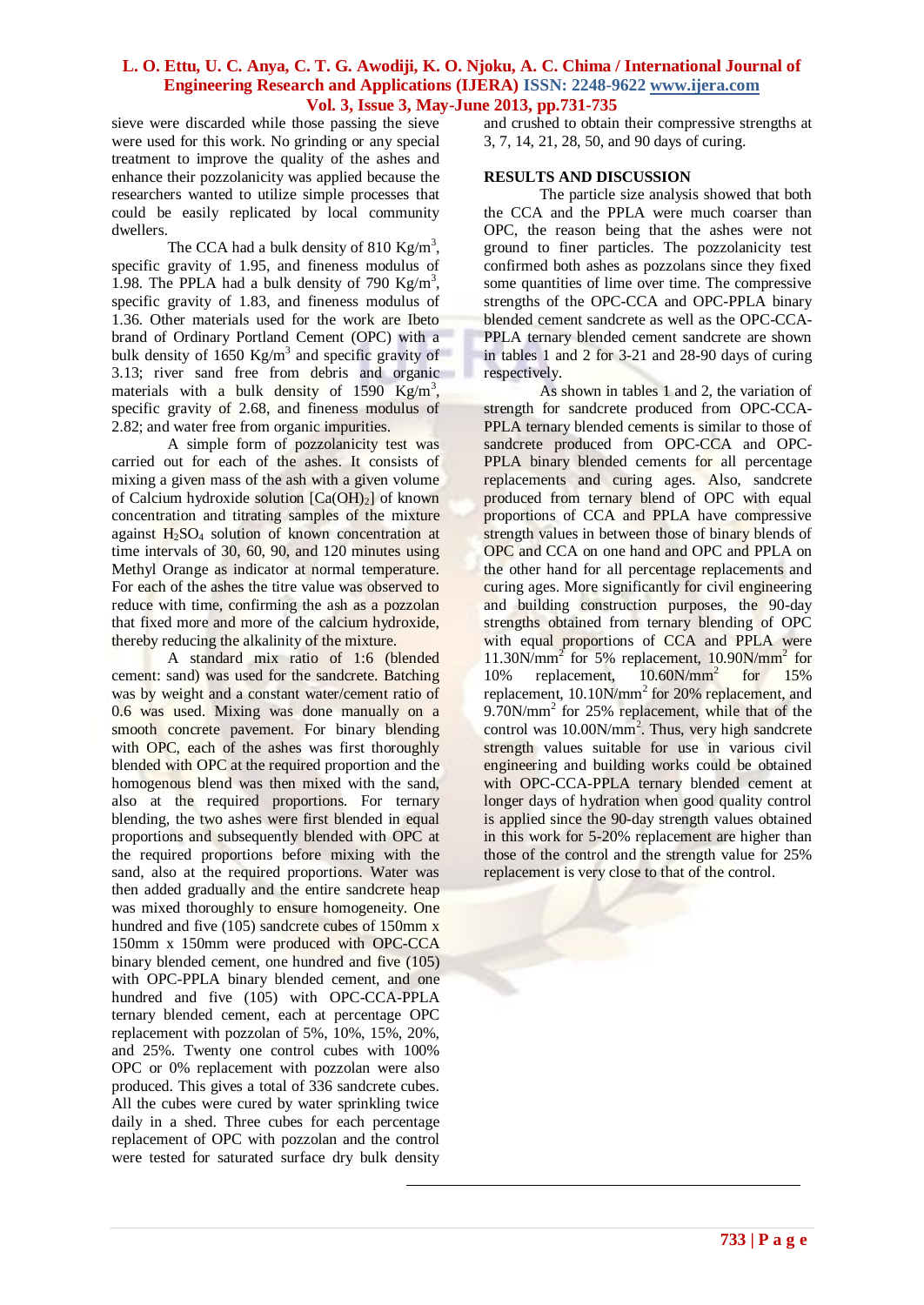|                                              | Table 1. Compressive strength of blended OPC-CCA-                            |  |  |  |  |  |  |  |  |  |
|----------------------------------------------|------------------------------------------------------------------------------|--|--|--|--|--|--|--|--|--|
| PPLA cement sandcrete at 3-21 days of curing |                                                                              |  |  |  |  |  |  |  |  |  |
| $\Omega$                                     | $C_{\text{annmonodron}}$ $\mathbb{C}_{\text{tunnel}}$ $(\mathbb{N}/m^2)$ for |  |  |  |  |  |  |  |  |  |

| <b>OPC</b>  | Compressive Strength $(N/mm^2)$<br>for |      |      |      |      |      |  |  |  |  |
|-------------|----------------------------------------|------|------|------|------|------|--|--|--|--|
| <b>Plus</b> | $0\%$                                  | 5%   | 10%  | 15%  | 20%  | 25%  |  |  |  |  |
|             | Poz.                                   | Poz. | Poz. | Poz. | Poz. | Poz. |  |  |  |  |
|             | <b>Strength at 3 days</b>              |      |      |      |      |      |  |  |  |  |
| <b>CCA</b>  | 2.80                                   | 2.10 | 2.00 | 1.90 | 1.80 | 1.80 |  |  |  |  |
| <b>PPLA</b> | 2.80                                   | 2.00 | 1.90 | 1.80 | 1.70 | 1.60 |  |  |  |  |
| <b>CCA</b>  | 2.80                                   | 2.00 | 1.90 | 1.90 | 1.80 | 1.70 |  |  |  |  |
| &           |                                        |      |      |      |      |      |  |  |  |  |
| <b>PPLA</b> |                                        |      |      |      |      |      |  |  |  |  |
|             | <b>Strength at 7 days</b>              |      |      |      |      |      |  |  |  |  |
| <b>CCA</b>  | 4.90                                   | 3.20 | 3.10 | 2.90 | 2.80 | 2.40 |  |  |  |  |
| <b>PPLA</b> | 4.90                                   | 3.10 | 2.90 | 2.70 | 2.40 | 2.20 |  |  |  |  |
| <b>CCA</b>  | 4.90                                   | 3.10 | 3.00 | 2.80 | 2.60 | 2.30 |  |  |  |  |
| &           |                                        |      |      |      |      |      |  |  |  |  |
| <b>PPLA</b> |                                        |      |      |      |      |      |  |  |  |  |
|             | <b>Strength at 14 days</b>             |      |      |      |      |      |  |  |  |  |
| <b>CCA</b>  | 7.00                                   | 4.50 | 4.30 | 3.50 | 3.30 | 3.00 |  |  |  |  |
| <b>PPLA</b> | 7.00                                   | 4.40 | 3.90 | 3.40 | 3.10 | 2.80 |  |  |  |  |
| <b>CCA</b>  | 7.00                                   | 4.40 | 4.10 | 3.40 | 3.20 | 2.90 |  |  |  |  |
| &           |                                        |      |      |      |      |      |  |  |  |  |
| <b>PPLA</b> |                                        |      |      |      |      |      |  |  |  |  |
|             | Strength at 21 days                    |      |      |      |      |      |  |  |  |  |
| <b>CCA</b>  | 7.90                                   | 5.30 | 5.20 | 4.90 | 4.20 | 3.90 |  |  |  |  |
| <b>PPLA</b> | 7.90                                   | 4.90 | 4.70 | 4.50 | 4.00 | 3.60 |  |  |  |  |
| <b>CCA</b>  | 7.90                                   | 5.10 | 4.90 | 4.70 | 4.00 | 3.80 |  |  |  |  |
| $\pmb{\&}$  |                                        |      |      |      |      |      |  |  |  |  |
| <b>PPLA</b> |                                        |      |      |      |      |      |  |  |  |  |

**Table 2. Compressive strength of blended OPC-CCA-PPLA cement sandcrete at 28-90 days of curing**

| <b>OPC</b>  | Compressive Strength (N/mm <sup>2</sup> ) for |       |       |       |       |      |  |  |  |
|-------------|-----------------------------------------------|-------|-------|-------|-------|------|--|--|--|
| <b>Plus</b> | $0\%$                                         | 5%    | 10%   | 15%   | 20%   | 25%  |  |  |  |
|             | Poz.                                          | Poz.  | Poz.  | Poz.  | Poz.  | Poz. |  |  |  |
|             | <b>Strength at 28 days</b>                    |       |       |       |       |      |  |  |  |
| <b>CCA</b>  | 9.20                                          | 7.60  | 6.40  | 5.90  | 5.40  | 4.90 |  |  |  |
| <b>PPLA</b> | 9.20                                          | 6.50  | 6.20  | 5.50  | 5.00  | 4.50 |  |  |  |
| <b>CCA</b>  | 9.20                                          | 7.20  | 6.30  | 5.70  | 5.30  | 4.70 |  |  |  |
| &           |                                               |       |       |       |       |      |  |  |  |
| <b>PPLA</b> |                                               |       |       |       |       |      |  |  |  |
|             | <b>Strength at 50 days</b>                    |       |       |       |       |      |  |  |  |
| <b>CCA</b>  | 9.80                                          | 10.00 | 9.30  | 8.60  | 7.70  | 6.90 |  |  |  |
| <b>PPLA</b> | 9.80                                          | 9.50  | 8.80  | 8.30  | 7.40  | 6.40 |  |  |  |
| <b>CCA</b>  | 9.80                                          | 9.80  | 9.10  | 8.40  | 7.60  | 6.70 |  |  |  |
| &           |                                               |       |       |       |       |      |  |  |  |
| <b>PPLA</b> |                                               |       |       |       |       |      |  |  |  |
|             | <b>Strength at 90 days</b>                    |       |       |       |       |      |  |  |  |
| <b>CCA</b>  | 10.00                                         | 11.40 | 11.00 | 10.70 | 10.30 | 9.80 |  |  |  |
| <b>PPLA</b> | 10.00                                         | 11.20 | 10.70 | 10.40 | 10.00 | 9.40 |  |  |  |
| <b>CCA</b>  | 10.00                                         | 11.30 | 10.90 | 10.60 | 10.10 | 9.70 |  |  |  |
| &           |                                               |       |       |       |       |      |  |  |  |
| PPLA        |                                               |       |       |       |       |      |  |  |  |

It can also be seen in tables 1 and 2 that 100% OPC sandcrete (the control) strength increased steadily till the age of about 28 days, after which it increased only gradually until the age of 90 days. Table 1 further shows that the strength values

of OPC-CCA-PPLA ternary blended cement sandcrete are very low compared to those of the control sandcrete at early ages of 3 to 21 days of hydration. The low early strength gets more pronounced with increase in percentage replacement of OPC with CCA-PPLA combination as shown in table 2. The low early strength could be due to the fact that pozzolanic reaction was not yet appreciable at early ages of hydration. The pozzolanic reaction set in after some days and increased with days of hydration such that the strength of blended cement sandcrete increased more and more with age than that of the control. Thus, very high strength could be achieved for OPC-CCA-PPLA ternary blended cement sandcrete with 5 to 25% replacement of OPC with pozzolans at 50 to 90 days of curing, as suggested by table 2.

Tables 1 and 2 further show that the strength values of OPC-CCA binary blended cement sandcrete are greater than those of OPC-PPLA binary blended cement sandcrete at all percentage replacements of OPC with pozzolan and at all curing ages. The strength value of OPC-CCA-PPLA ternary blended cement sandcrete consistently lies in-between the two for all percentage replacements and curing ages. This suggests that a greater proportion of CCA than PPLA should be used for optimization of the strength of OPC-CCA-PPLA ternary blended cement sandcrete.

# **CONCLUSIONS**

The variation of strength for OPC-CCA-PPLA ternary blended cement sandcrete is similar to those of OPC-CCA and OPC-PPLA binary blended cement sandcrete for all percentage replacements and curing ages. Also, ternary blended cement sandcrete produced from blending OPC with equal proportions of CCA and PPLA have compressive strength values in between those of binary blended OPC-CCA and OPC-PPLA cement sandcrete for all percentage replacements and curing ages. More significantly, the 90-day strengths of OPC-CCA and OPC-PPLA binary blended cement sandcrete as well as those of OPC-CCA-PPLA ternary blended cement sandcrete are higher than the control values for 5-20% replacement of OPC with pozzolans and very close to the control value for 25% replacement. This suggests that very high values of OPC-CCA-PPLA ternary blended cement sandcrete strengths could be obtained if high target strength is intentionally designed for and good quality control is applied. Thus, OPC-CCA-PPLA ternary blended cement sandcrete could be used for various civil engineering and building works where early strength is not a major requirement.

# **REFERENCES**

[1]. Adewuyi, A.P., & Ola, B. F. (2005). Application of waterworks sludge as partial replacement for cement in concrete